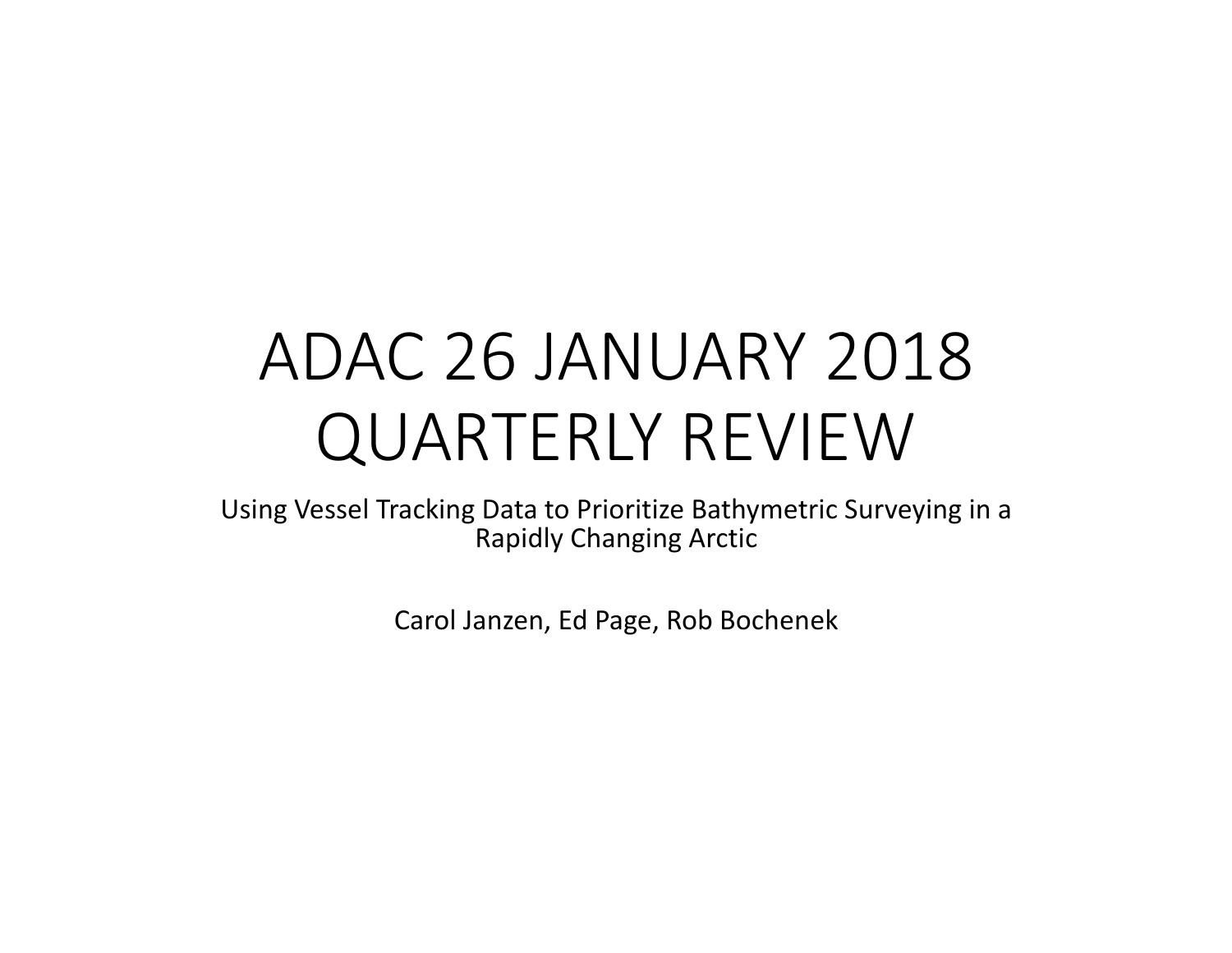

#### Using Vessel Tracking Data to Prioritize Bathymetric Surveying in *a Rapidly Changing Arctic: Research Schedule and Milestones*

|                                                                                                           | <b>First year of Project</b><br><b>Research</b> |                  | <b>Progress</b>                                                                                                                                                                                                                                                                                               | Why Not Reached                                  |
|-----------------------------------------------------------------------------------------------------------|-------------------------------------------------|------------------|---------------------------------------------------------------------------------------------------------------------------------------------------------------------------------------------------------------------------------------------------------------------------------------------------------------|--------------------------------------------------|
|                                                                                                           | QTR <sub>3</sub>                                | QTR <sub>4</sub> |                                                                                                                                                                                                                                                                                                               |                                                  |
| <b>Convene Steering committee meetings</b><br>(teleconference, webinar)                                   | X                                               |                  | Steering Committee established - Q2. SC will inform on reporting metrics,<br>communication & outreach strategy for life of the project. Product scoping meeting<br>will introduce proto-type data queries, solicit feedback on product function, look, and<br>capability. Webinar TBD - February 22,23,26-28. | <b>NA</b>                                        |
| Prepare and quality review AIS data                                                                       | X                                               |                  | Completed quality review and correction of Beaufort Sea and Bering Strait AIS Vessel<br>Traffic in Q2-3. Completing the Bering Sea phase in Q3-4.                                                                                                                                                             | Bering Sea region much larger<br>w / more ships. |
| <b>Transfer AIS data</b>                                                                                  | X                                               | $\mathsf{X}$     | Transferred 5 years of raw AIS data (2013-2017). Correction tables for raw AIS data in<br>Beaufort Sea and Bering Strait thru 2017 with over 7,200 vessels (researched, vetted<br>and corrected) completed and transferred. Remainder (Bering Sea) underway.                                                  | <b>NA</b>                                        |
| Optimize high-computer cluster workflow                                                                   | X                                               | $\times$         | High Performance Computing (HPC) optimized by integrating Alluxio as a data caching<br>mechanism. Processing of all AIS data transformation steps (raw messages -> clean<br>pings -> voyages -> heatmaps) improved by 600%. Success!                                                                          | <b>NA</b>                                        |
| Develop plan to transform AIS data into<br>application ready NOAA-OCS Hydro Health<br><b>Model format</b> | X                                               | $\mathsf{X}$     | Axiom staff have been working with Patrick Keown of NOAA OCS on defining specific<br>outputs to plug into hydrographic health model. Outputs have been produced and<br>verified by NOAA-OCS as valid. Complete.                                                                                               | <b>NA</b>                                        |
| Implement cluster parallelization of U.S. Arctic<br>EEZ AIS data to assess vessel density patterns        | X                                               | $\times$         | Data processing pipeline has been operationalized and applied to several large AIS data<br>sets successfully (AK Marine Exchange, Danish AIS, OCS Archive and Marine Cadastre)                                                                                                                                | <b>NA</b>                                        |



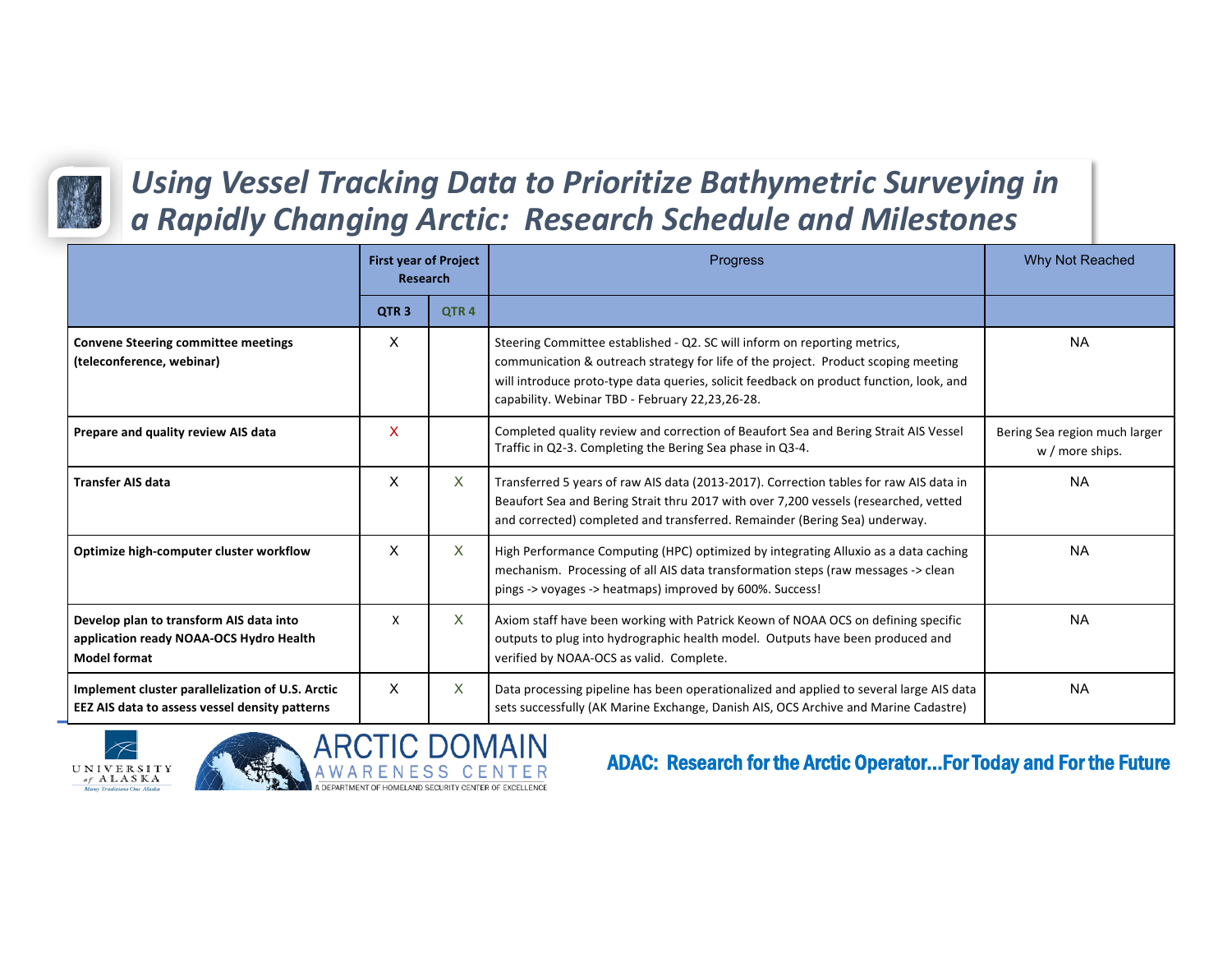

#### Using Vessel Tracking Data to Prioritize Bathymetric Surveying in *a Rapidly Changing Arctic: Current Year Metrics*

| <b>Current Year Metrics</b><br>Year 1                                                                                                                                                           | Progress                                                                                                                                                                                                                                                                                                                       | Why Not Reached                                                                  |
|-------------------------------------------------------------------------------------------------------------------------------------------------------------------------------------------------|--------------------------------------------------------------------------------------------------------------------------------------------------------------------------------------------------------------------------------------------------------------------------------------------------------------------------------|----------------------------------------------------------------------------------|
|                                                                                                                                                                                                 |                                                                                                                                                                                                                                                                                                                                |                                                                                  |
| Complete AIS data quality review and processing                                                                                                                                                 | Marine Exchange Completed quality review and correction tables of Beaufort Sea AIS Vessel<br>Traffic in Q2, Bering Sea in Q3 AIS data from over 7,200 vessels researched, vetted and<br>corrected and provided to Axiom.                                                                                                       | Bering Sea region is much<br>larger and more ships. Will<br>be completed in Q3-4 |
| Complete configured AIS data transfer                                                                                                                                                           | All raw AIS data through 2017 transferred in Q2.<br>Evaluation and configuration of vetted data correction tables is occurring in three regional<br>phases: Phase $1$ – Barrow to Eastern Beaufort Sea (Q2); Phase 2 (Q2-3) – Bering Strait to<br>Barrow and Phase 3 – North of Aleutians to Bering Strait (in process, Q3-4). | <b>NA</b>                                                                        |
| Complete optimization of the high-computer<br>cluster workflow for high quantity data handling                                                                                                  | Performance optimization complete with integration of Alluxio caching system into SPARK<br>resulting in 600% performance increase.                                                                                                                                                                                             | <b>NA</b>                                                                        |
| Initiate development of vessel density maps<br>generated from the transferred AIS data                                                                                                          | Several types of vessel density maps using the fully vetted MXAK AIS data will be presented to<br>the Steering Committee at the February 2018 Webinar. Following this meeting, feedback will<br>be incorporated into the products and passed along to the committee for further comment<br>Mid-April to early May.             | <b>NA</b>                                                                        |
| Document and curate AIS metadata throughout<br>the project (in preparation for data archival);                                                                                                  | All processes and workflow modifications are being tracked and documented.                                                                                                                                                                                                                                                     | <b>NA</b>                                                                        |
| Develop technical documentation of data<br>ingestion and prioritization processes utilized on<br>the project to facilitate re-use and workflow<br>scaling for other big-data analysis projects. | On target: Members of the project team are currently authoring a technical whitepaper on<br>data ingestion processes, and will use this as a start to the development of specific technical<br>documentation for this project.                                                                                                 | <b>NA</b>                                                                        |



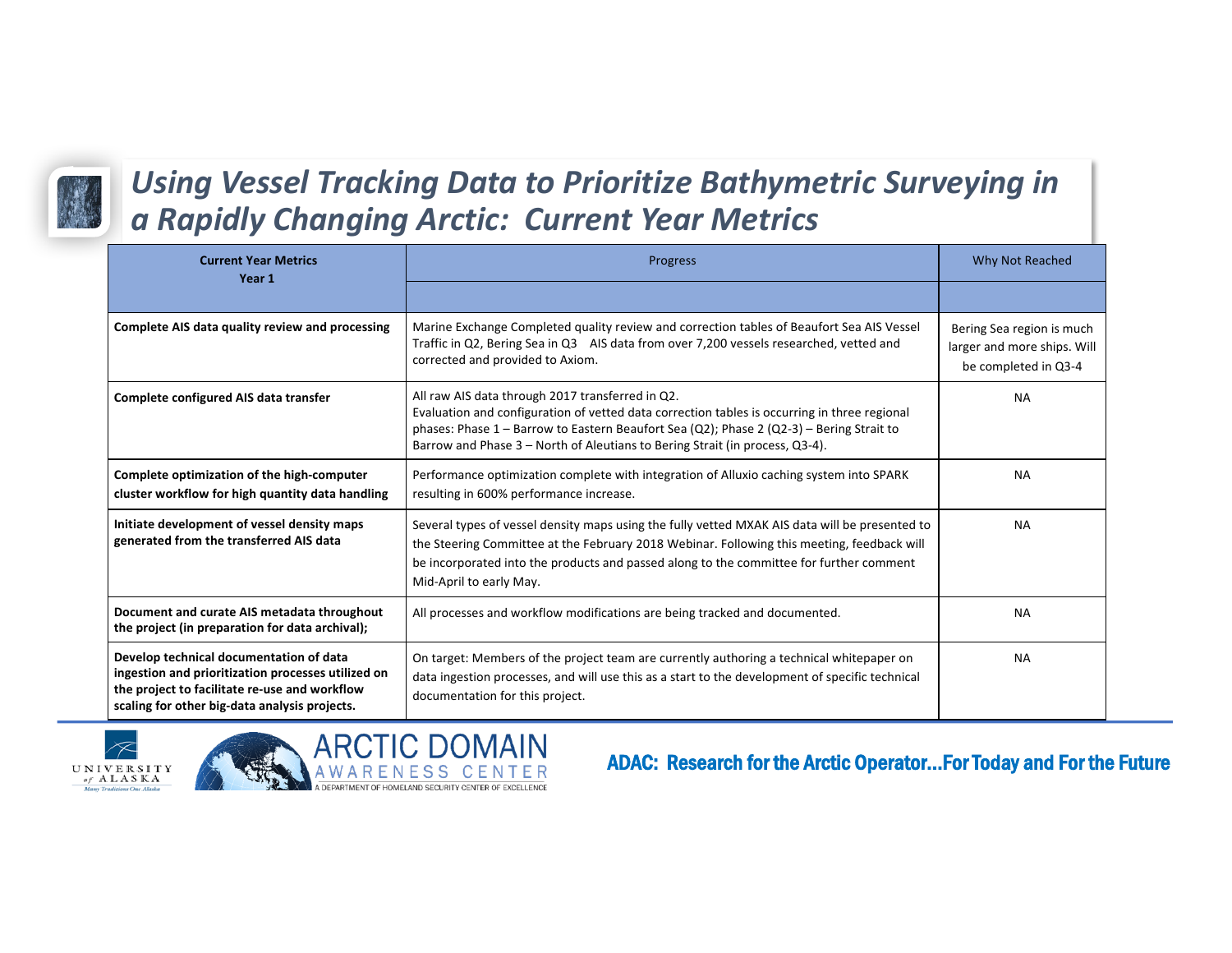

Using Vessel Tracking Data to Prioritize Bathymetric Surveying in *a Rapidly Changing Arctic: Steering Committee*

- The project Steering Committee members:
	- Dr. Jon Berkson (USCG HQ and Project Champion
	- Lt. Bart Buesseler (NOAA AK Region, Navigation Manager)
	- Greg Pavellas, Dir Engr. And Special Projects, Crowley; also Rep. AK Waterway Safety Committee
	- Patrick Keown, NOAA OCS Geospatial Data Manager
	- Paul Webb, USCG D17 (AK) (CIV)
	- Randy "Church" Kee, Maj Gen, USAF (Ret), Executive Director ADAC)
- Additional stakeholders proposed for Steering Committee:
	- Frank Parker, USCG Office of Nav. Systems (to be confirmed)
	- Lt. Matthew Forney, NOAA NOS (to be confirmed)
	- John Hauman, NGA (to be confirmed expresses interest in Antarctica too)
	- Dr. Guillermo Auad, BOEM (to be confirmed)



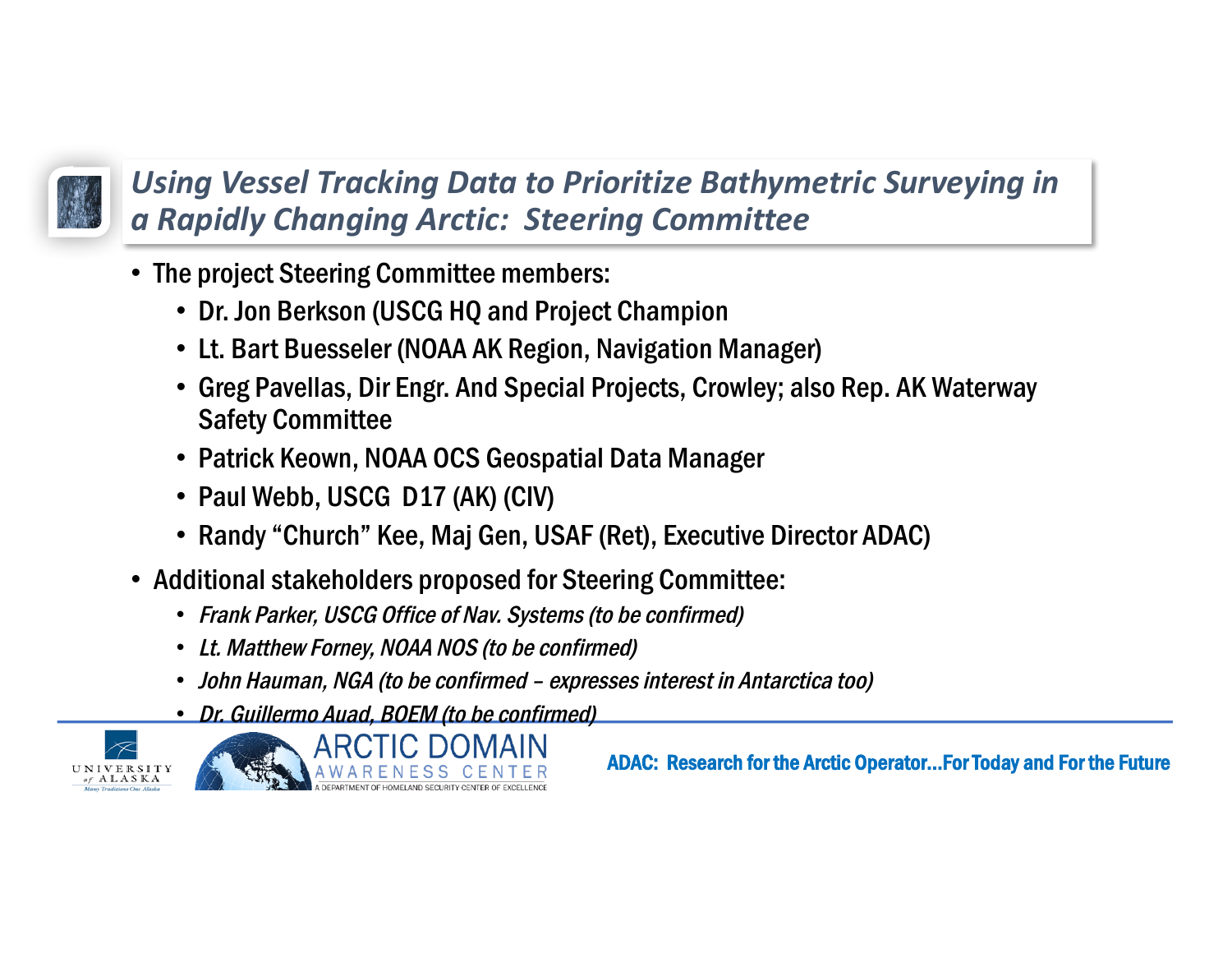

## Using Vessel Tracking Data to Prioritize Bathymetric Surveying in *a Rapidly Changing Arctic: Planned Research Outcomes – Year 1*

- Application-ready, gridded files describing AIS vessel densities for use in the NOAA-OCS Hydrographic Health Model will be initiated and under development in the second half of Year 1 (to be completed by the second half of Year 2).
	- This step is important for the prioritization of areas for bathymetric surveying:
		- Gridded files provide the extracted AIS information needed for decision makers and stakeholders in the U.S. Arctic area;
		- They also provide patterns of historical as well as emerging vessel traffic patterns.
	- Results from this effort will format inputs to the Hydrographic Health Model whilst making those inputs readily accessible for other applications.
- The project team will begin planning application products and transition during Year 1, immediately after scoping data product specifications with the Steering Committee (February 2018).

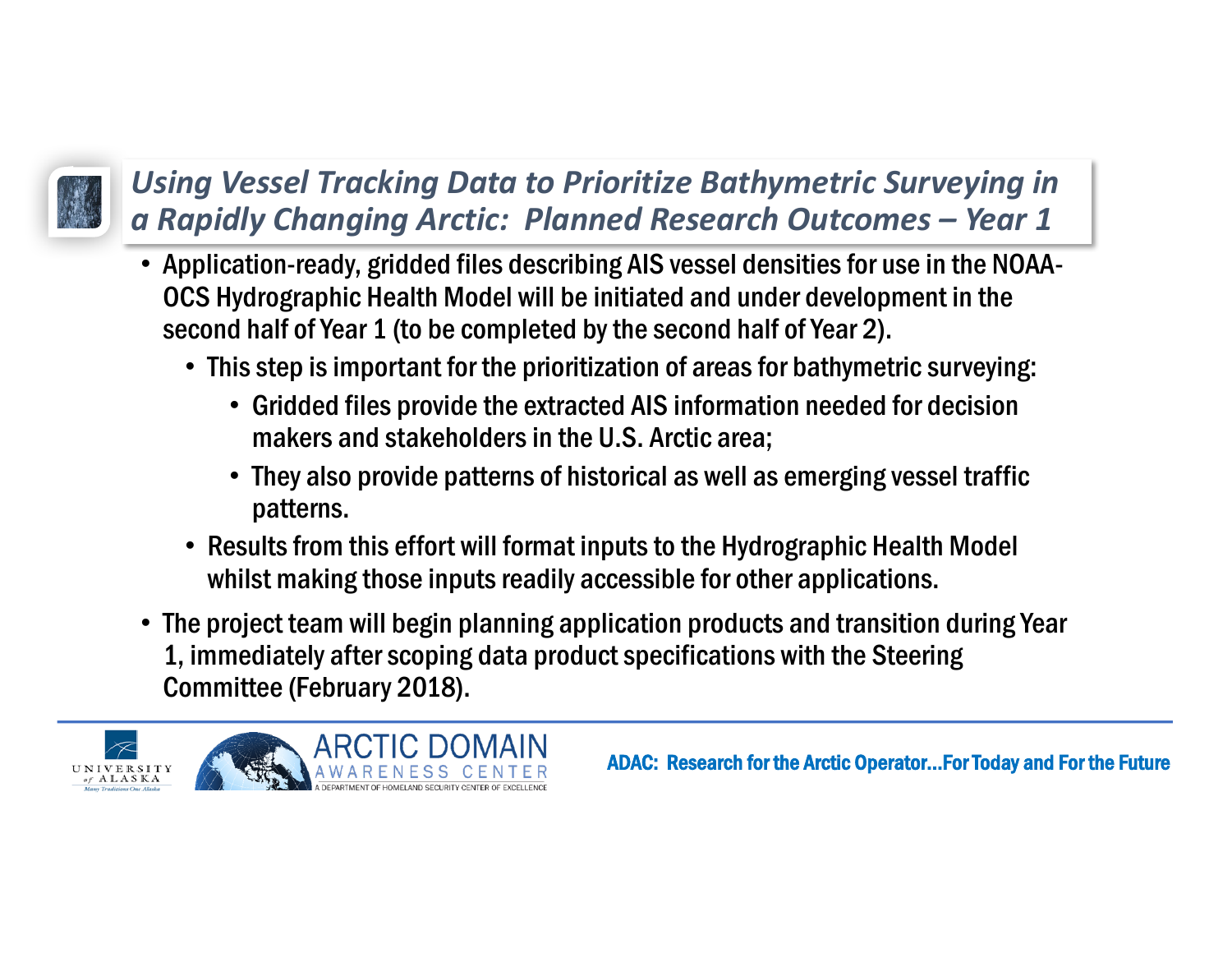

## Using Vessel Tracking Data to Prioritize Bathymetric Surveying in *a Rapidly Changing Arctic: Planned Research Outcomes – Year 2*

- By the end of the project in Year 2, final data products to be transferred:
	- NOAA-OCS for application in their Hydrographic Health Model.
	- Other applications identified through interactions with assigned USCG Project Champion(s), project Steering Committee and USCG Project Advocates.
	- Public project website/portal hosted by AOOS.
- The investment in this foundational project will be leveraged to:
	- Improve efficiency in vetting, processing and analyzing AIS data that can be used for new research.
	- Improve access to the types of AIS data that is most useful to stakeholders, and make this information visually accessible to those who need it.
	- Expand capacity nationwide for AIS data handling for similar projects.
	- Help identify where the AIS system needs improvement, which could be used to guide USCG efforts at implementation processes and requirements.
- Knowledge Product we (and others via documentation) will be able to apply the techniques pioneered in this project to other big data challenges with different types of data.